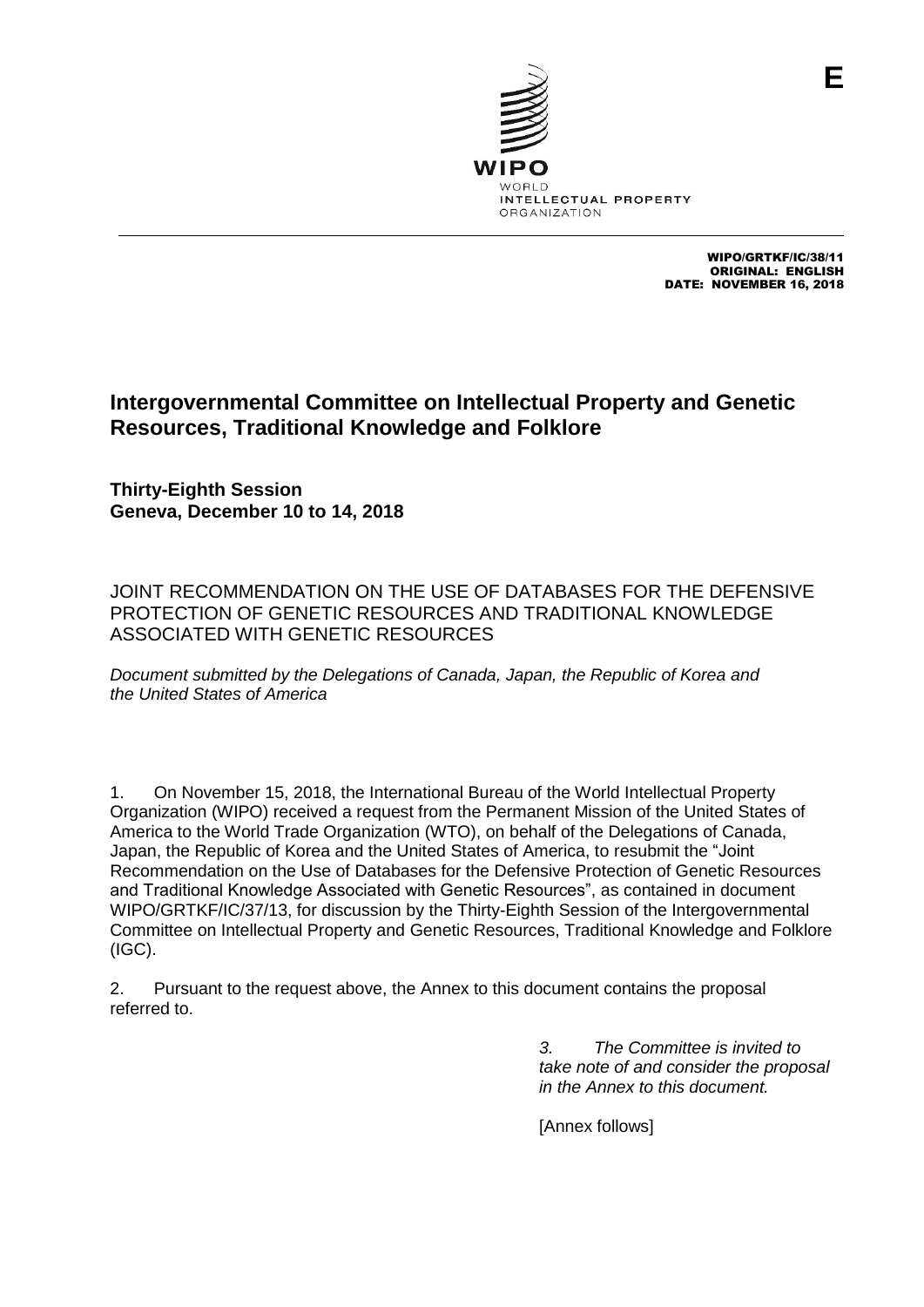#### JOINT RECOMMENDATION ON THE USE OF DATABASES FOR THE DEFENSIVE PROTECTION OF GENETIC RESOURCES AND TRADITIONAL KNOWLEDGE ASSOCIATED WITH GENETIC RESOURCES

The Intergovernmental Committee on Intellectual Property and Genetic Resources, Traditional Knowledge and Folklore and the General Assembly of the World Intellectual Property Organization,

*Reaffirming* the important economic, scientific and commercial value of genetic resources and traditional knowledge associated with genetic resources;

*Acknowledging* the important contribution of the patent system to scientific research and development, innovation and economic development;

*Recognizing* the complementarity between the patent system and the Convention on Biological Diversity;

*Stressing* the need for Member States to prevent the erroneous grant of patents for inventions related to genetic resources and traditional knowledge associated with genetic resources;

*Recommend* that each Member State and the WIPO International Bureau consider the use of this Recommendation adopted by the Intergovernmental Committee on Intellectual Property and Genetic Resources, Traditional Knowledge and Folklore as guidelines for the establishment, improvement and use of databases for the defensive protection of genetic resources and traditional knowledge associated with genetic resources.

### I. INTRODUCTION

1. The erroneous granting of patents has been identified as an important issue in discussions in the WIPO and the WTO.

2. The erroneous granting of patents can be effectively addressed by improving databases for storing genetic resources and non-secret traditional knowledge associated with genetic resources that are used for prior art or reference material<sup>1</sup> searches, as well as through utilizing certain existing institutional systems, such as information provision systems and the invalidation trial system more efficiently.

3. A one-click database search system would help examiners conduct searches more efficiently for prior art or reference material concerned with genetic resources and non-secret traditional knowledge associated with genetic resources, while preventing inappropriate access to its contents by third parties.

## II. STRUCTURE OF THE ONE-CLICK DATABASE SEARCH SYSTEM

4. As described in Figure 1 below, searchable databases under the proposed system should be in the possession of, and maintained by, each participating WIPO member state. The database will be composed of a WIPO portal site as well as databases of WIPO member states, which are linked to this portal site.

 $\overline{a}$  $1$  Reference material includes information not available to the public which can be used only by an examiner as references for determining patentability.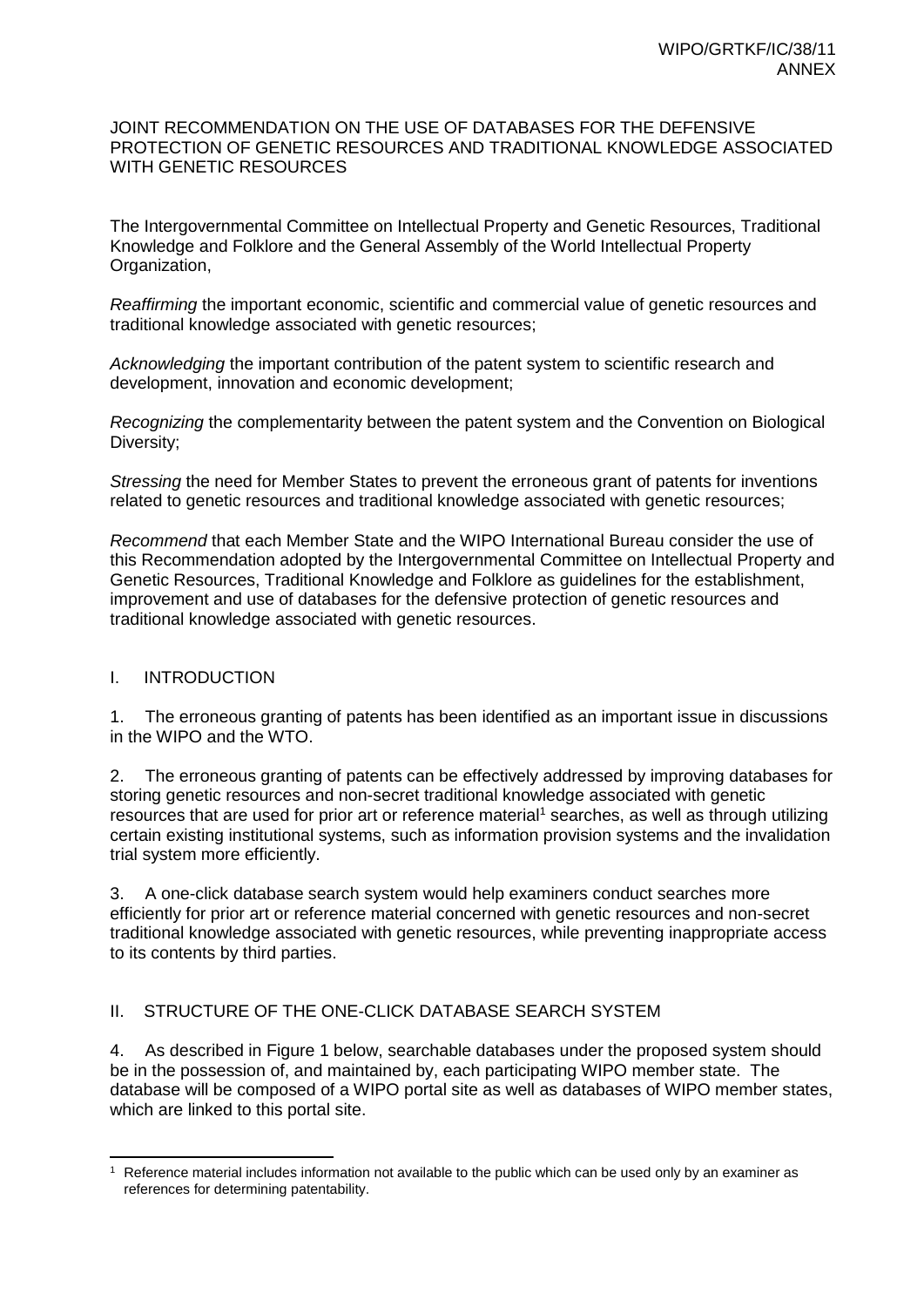5. Each participating WIPO member state will, as it deems necessary, collect information on genetic resources and non-secret traditional knowledge associated with genetic resources within its territory and store this information in its database/databases (either adapted from an existing database or newly created). Assigning the responsibility of the development of databases to each member state will allow each member state adequately take into account various sensitive issues, such as considerations for customary law, the identification of interested parties concerned and their willingness and condition for providing information, and coordination amongst multiple interested parties who claim entitlement to common genetic resources. In developing national databases, Member States should consult with relevant indigenous stakeholders in the territory prior to putting indigenous traditional knowledge and genetic resources from tribal lands into the databases. With regards to the format of a database, a basic format for registering data to the database should be developed by the WIPO, taking into account that the allowable format of prior art or reference material (e.g. written/oral form) may vary depending on each national patent law and practice. For example, entries to the database would have to include the name and a brief description of the genetic resource, as well as a code number to identify the said genetic resource. For genetic resources that have been referenced in a publication, such as a book or journal, the bibliographic data of the said publication should also be included in the database. Further work of the IGC may include the development of a uniform and interoperable format for information contained in the database.

6. A simple text search function should be provided in the databases of each participating WIPO member state. For countries that are not able to develop such search programs, technical assistance can be provided. For example, technical assistance in the form of a common program for conducting searches can be provided by the WIPO.

7. The WIPO portal site will be equipped with two basic functions: (i) a function which enables an examiner to directly access the databases of the participating WIPO member states and (ii) a function which enables an examiner to retrieve data from the accessed databases.

8. Simply by accessing the WIPO portal site and entering a search formula, an examiner can instantaneously obtain search results derived from the databases of all participating WIPO member states. (see Figure 2) This search result can be used as prior art or reference material for a patent application, enabling an examiner to determine more easily whether the subject matter of a patent application lacks novelty. As an examiner need only point to the necessary information in the database when rejecting an application under examination, the danger of information leakages would be minimal.

9. While the languages used in databases differ, there are some possible solutions to the language barrier problem. For instance, the name and a brief description of each genetic resource in a database could (and should) be translated into English and registered in the database as keywords. The development of a multi-language glossary of technical terms is another possible solution. With a multi-language glossary of technical terms, an examiner is able to have a search keyword entered in certain language translated automatically into multiple languages and, then, using the translated keywords, can conduct a one-click multilingual search of the databases of the participating WIPO member states.

### III. PREVENTION OF THIRD PARTY ACCESS

10. To prevent third party access, the WIPO portal site will be made accessible only from registered IP (Internet Protocol) addresses.

11. Specifically, an IP (Internet Protocol) Address Authentication System (IPAAS) will be incorporated into the WIPO portal site. Then, access will be provided only to registered IP (Internet Protocol) addresses. (See Figure 1.)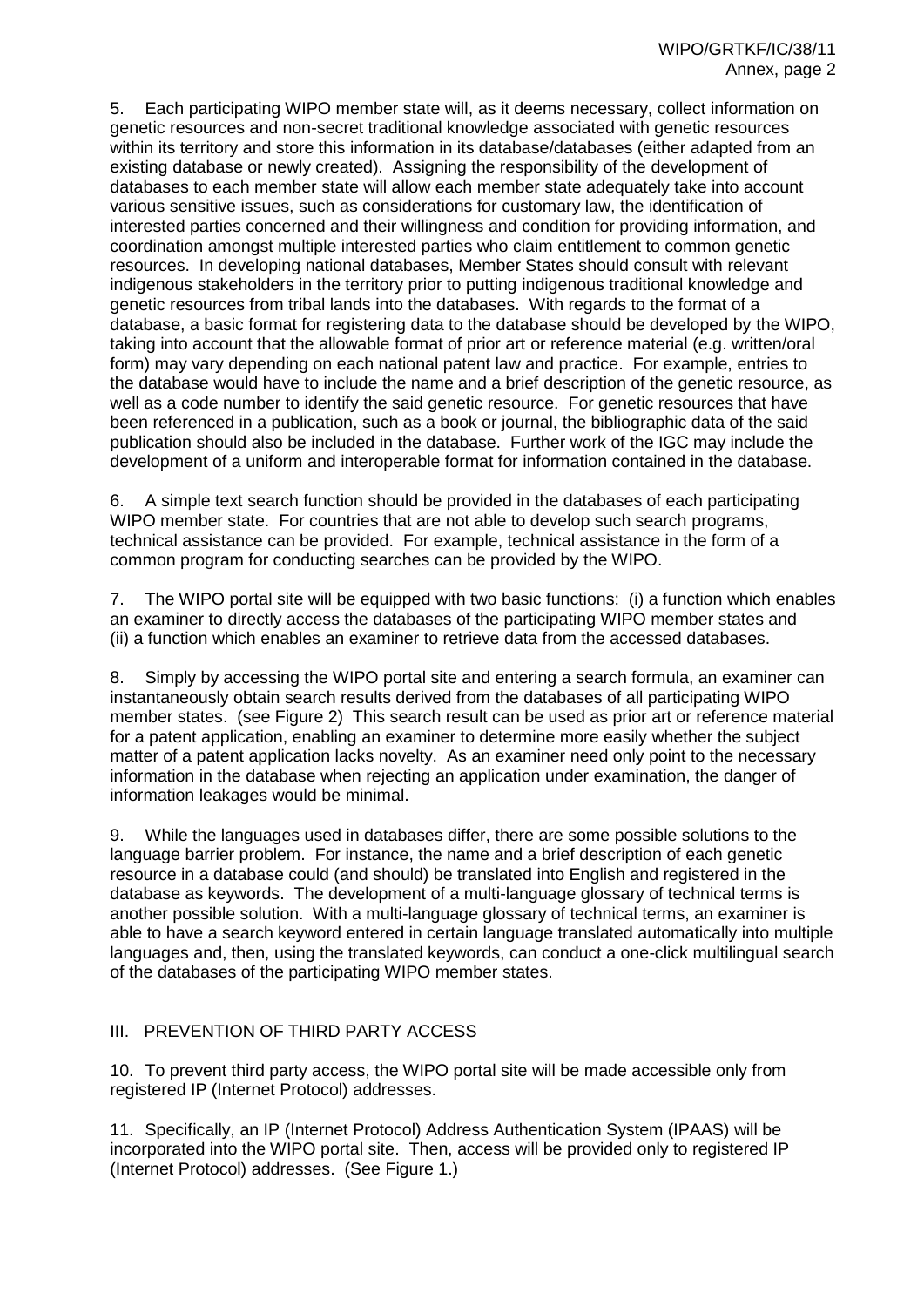12. IP Offices that conduct examinations have specific IP (Internet Protocol) addresses. Therefore, by restricting access to the WIPO portal site to specific IP (Internet Protocol) addresses, we can limit users of the site to those IP Offices that have registered their unique IP (Internet Protocol) addresses with WIPO.

13. On the other hand, there is some truth in that stakeholders can contribute to preventing erroneous granting of patents, by conducting a prior art or reference material search for their own or interested patent applications. Given that, the possibility of allowing limited public access to the WIPO portal site should not be entirely excluded before a careful consideration is given to this issue.

## IV. REGISTRATION OF CITED/REFERENCE INFORMATION

14. When an examiner accesses the WIPO portal site, he might come across a relevant piece of information on genetic resources and/or non-secret traditional knowledge associated with genetic resources that would serve as prior art or reference information for a patent application under examination. In such a case, it would be valuable for the WIPO portal site to have a function enabling an examiner to add any data concerned with such an application (e.g. the application number) under the code number of a relevant genetic resource and/or non-secret traditional knowledge associated with genetic resources. In this way, a code number attached to a genetic resource and/or non-secret traditional knowledge associated with genetic resources and a relevant patent application number can be linked. Such data on patent applications linked with genetic resources and/or non-secret traditional knowledge associated with genetic resources could be used by interested parties to explore where patent applications related to the resources in question are filed with specific IP Offices. The interested parties, (e.g., indigenous people) who provided information on the genetic resources and/or non-secret traditional knowledge associated with genetic resources concerned might be allowed through the examining authority or other competent authority to have access to such data on the relevant patent applications.

15. It should be noted, however, that the data in a certain patent application being cross-referenced with certain genetic resources and/or non-secret traditional knowledge associated with genetic resources in a database has no relevance to whether the invention in the application was made in compliance with CBD or not.

## V. APPLICATION

16. The establishment, improvement and use of databases will be subject to the availability of resources.

17. Member States should provide adequate and effective legal, policy or administrative measures, as appropriate and in accordance with national law, to facilitate the application of this Recommendation. This should include guidance to examiners on the use of the database and the confidentiality of documents contained in it.

### VI. FUTURE WORK

18. Member states are invited to consider and share their views and experiences on the following key issues:

 Structured data to be stored in databases (e.g. genetic resources and non-secret traditional knowledge associated with genetic resources) with a view to conducting effective prior art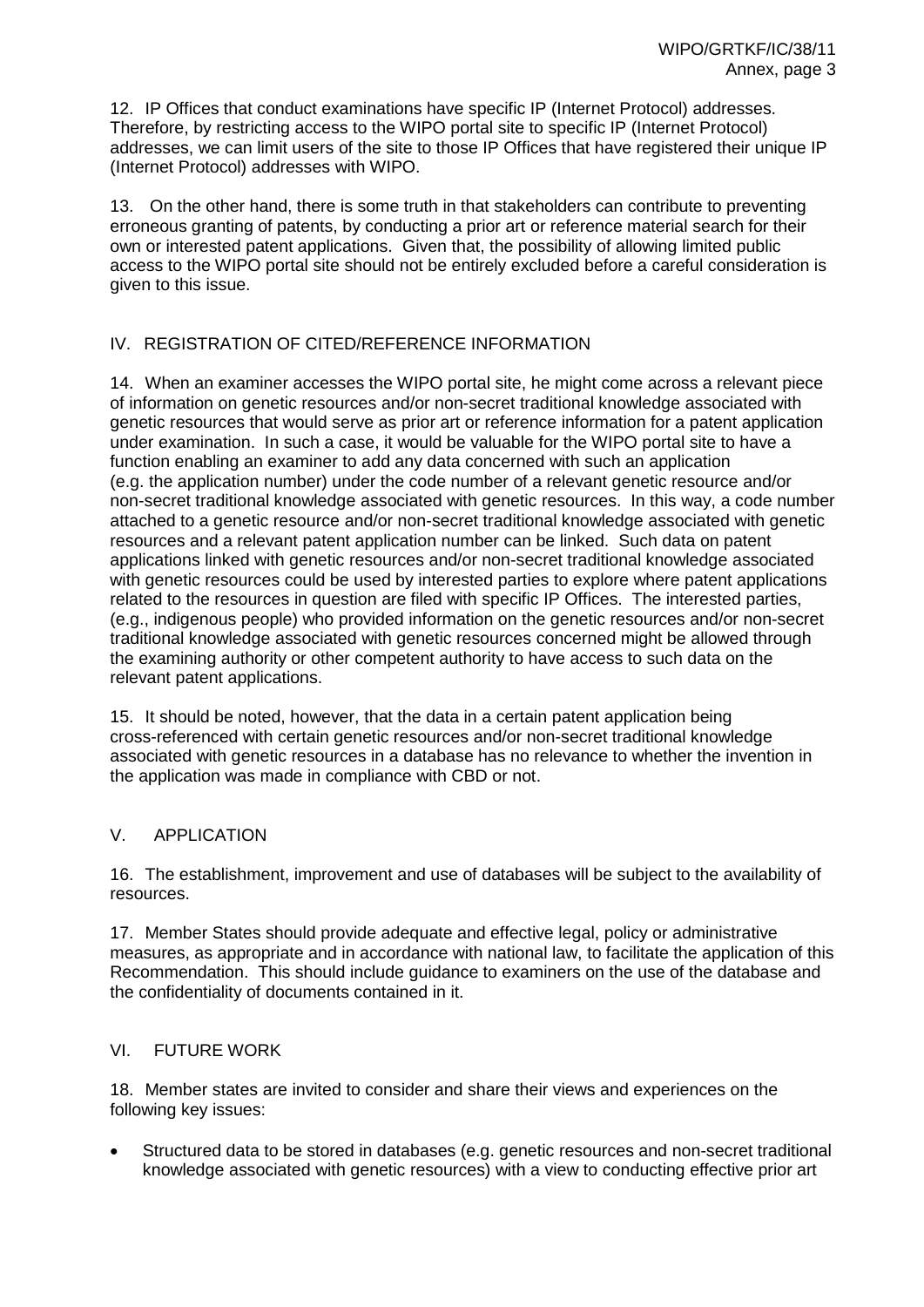search,

- Allowable format of prior art or reference material (e.g. written form and oral form) in accordance with each national law and practice;
- The accessibility to the WIPO portal website (e.g. IP Offices and stakeholders);
- The impact the national database has on genetic resources and non-secret traditional knowledge associated with genetic resources protected under tribal or IP laws (e.g. third party unlawfully accesses a national database or WIPO portal); and
- The process used to populate a national database (e.g. consulting with indigenous stakeholders).

19. The WIPO International Bureau should consider exploring the development of the database without prejudice. The feasibility studies to be conducted by the WIPO International Bureau should include, but are not limited to:

- Study of technical requirement(s) for an effective connection between the WIPO portal site and databases of member states,
- Creating a prototype of the WIPO portal site and a draft guideline on the use and function of DB, and;
- Consideration of technical assistance to member states on the development of database.